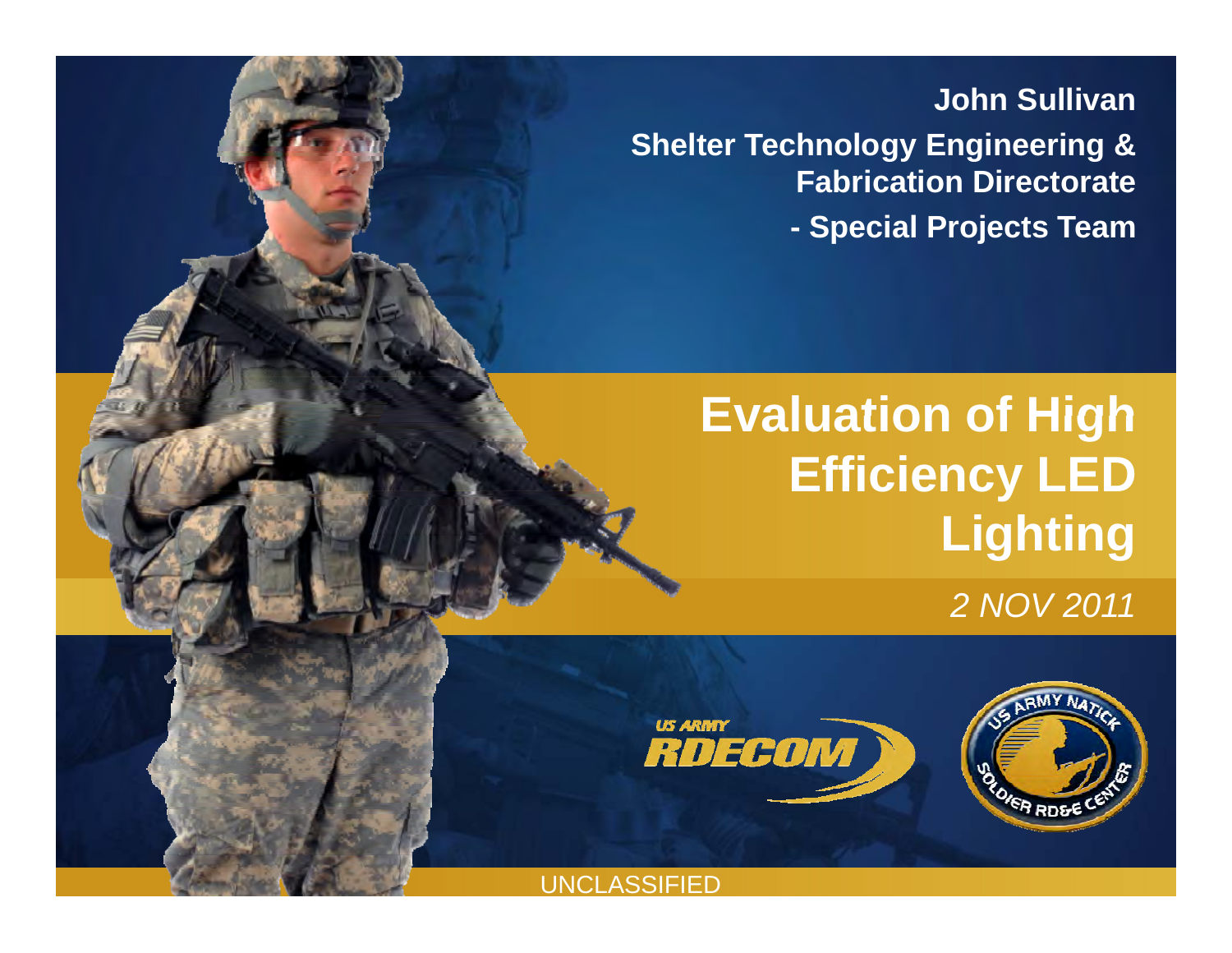| <b>Report Documentation Page</b>                        |                                                                                                                                                                                                                                                                                                                                                                                                                                                                                                                                                                                                                                                                                                                                                                                                          |                |                                  | Form Approved<br>OMB No. 0704-0188                  |                              |  |  |  |
|---------------------------------------------------------|----------------------------------------------------------------------------------------------------------------------------------------------------------------------------------------------------------------------------------------------------------------------------------------------------------------------------------------------------------------------------------------------------------------------------------------------------------------------------------------------------------------------------------------------------------------------------------------------------------------------------------------------------------------------------------------------------------------------------------------------------------------------------------------------------------|----------------|----------------------------------|-----------------------------------------------------|------------------------------|--|--|--|
| does not display a currently valid OMB control number.  | Public reporting burden for the collection of information is estimated to average 1 hour per response, including the time for reviewing instructions, searching existing data sources, gathering and<br>maintaining the data needed, and completing and reviewing the collection of information. Send comments regarding this burden estimate or any other aspect of this collection of information,<br>including suggestions for reducing this burden, to Washington Headquarters Services, Directorate for Information Operations and Reports, 1215 Jefferson Davis Highway, Suite 1204, Arlington<br>VA 22202-4302. Respondents should be aware that notwithstanding any other provision of law, no person shall be subject to a penalty for failing to comply with a collection of information if it |                |                                  |                                                     |                              |  |  |  |
| <b>1. REPORT DATE</b>                                   |                                                                                                                                                                                                                                                                                                                                                                                                                                                                                                                                                                                                                                                                                                                                                                                                          | 2. REPORT TYPE |                                  | <b>3. DATES COVERED</b><br>00-00-2011 to 00-00-2011 |                              |  |  |  |
| 02 NOV 2011                                             |                                                                                                                                                                                                                                                                                                                                                                                                                                                                                                                                                                                                                                                                                                                                                                                                          |                |                                  |                                                     |                              |  |  |  |
| <b>4. TITLE AND SUBTITLE</b>                            |                                                                                                                                                                                                                                                                                                                                                                                                                                                                                                                                                                                                                                                                                                                                                                                                          |                |                                  |                                                     | 5a. CONTRACT NUMBER          |  |  |  |
| <b>Evaluation of High Efficiency LED Lighting</b>       |                                                                                                                                                                                                                                                                                                                                                                                                                                                                                                                                                                                                                                                                                                                                                                                                          |                |                                  | <b>5b. GRANT NUMBER</b>                             |                              |  |  |  |
|                                                         |                                                                                                                                                                                                                                                                                                                                                                                                                                                                                                                                                                                                                                                                                                                                                                                                          |                |                                  |                                                     | 5c. PROGRAM ELEMENT NUMBER   |  |  |  |
| 6. AUTHOR(S)                                            |                                                                                                                                                                                                                                                                                                                                                                                                                                                                                                                                                                                                                                                                                                                                                                                                          |                |                                  | <b>5d. PROJECT NUMBER</b>                           |                              |  |  |  |
|                                                         |                                                                                                                                                                                                                                                                                                                                                                                                                                                                                                                                                                                                                                                                                                                                                                                                          |                |                                  |                                                     | <b>5e. TASK NUMBER</b>       |  |  |  |
|                                                         |                                                                                                                                                                                                                                                                                                                                                                                                                                                                                                                                                                                                                                                                                                                                                                                                          |                |                                  | <b>5f. WORK UNIT NUMBER</b>                         |                              |  |  |  |
|                                                         | 7. PERFORMING ORGANIZATION NAME(S) AND ADDRESS(ES)<br><b>US Army Research, Development and Engineering Command</b><br>(RDECOM), US Army Natick Soldier RD&E Center, Natick, MA, 01760                                                                                                                                                                                                                                                                                                                                                                                                                                                                                                                                                                                                                    |                |                                  | <b>REPORT NUMBER</b>                                | 8. PERFORMING ORGANIZATION   |  |  |  |
| 9. SPONSORING/MONITORING AGENCY NAME(S) AND ADDRESS(ES) |                                                                                                                                                                                                                                                                                                                                                                                                                                                                                                                                                                                                                                                                                                                                                                                                          |                | 10. SPONSOR/MONITOR'S ACRONYM(S) |                                                     |                              |  |  |  |
|                                                         |                                                                                                                                                                                                                                                                                                                                                                                                                                                                                                                                                                                                                                                                                                                                                                                                          |                |                                  | NUMBER(S)                                           | 11. SPONSOR/MONITOR'S REPORT |  |  |  |
| 12. DISTRIBUTION/AVAILABILITY STATEMENT                 | Approved for public release; distribution unlimited                                                                                                                                                                                                                                                                                                                                                                                                                                                                                                                                                                                                                                                                                                                                                      |                |                                  |                                                     |                              |  |  |  |
| <b>13. SUPPLEMENTARY NOTES</b>                          | 7th Bi-Annual DOD JOCOTAS Meeting with Rigid & Soft Wall Shelter Industry & Indoor & Outdoor<br>Exhibition, 1-3 Nov 2011, Panama City Beach, FL                                                                                                                                                                                                                                                                                                                                                                                                                                                                                                                                                                                                                                                          |                |                                  |                                                     |                              |  |  |  |
| 14. ABSTRACT                                            |                                                                                                                                                                                                                                                                                                                                                                                                                                                                                                                                                                                                                                                                                                                                                                                                          |                |                                  |                                                     |                              |  |  |  |
| <b>15. SUBJECT TERMS</b>                                |                                                                                                                                                                                                                                                                                                                                                                                                                                                                                                                                                                                                                                                                                                                                                                                                          |                |                                  |                                                     |                              |  |  |  |
| 16. SECURITY CLASSIFICATION OF:<br>17. LIMITATION OF    |                                                                                                                                                                                                                                                                                                                                                                                                                                                                                                                                                                                                                                                                                                                                                                                                          |                |                                  | 18. NUMBER                                          | 19a. NAME OF                 |  |  |  |
| a. REPORT                                               | b. ABSTRACT                                                                                                                                                                                                                                                                                                                                                                                                                                                                                                                                                                                                                                                                                                                                                                                              | c. THIS PAGE   | <b>ABSTRACT</b><br>Same as       | OF PAGES<br>19                                      | <b>RESPONSIBLE PERSON</b>    |  |  |  |
| unclassified                                            | unclassified                                                                                                                                                                                                                                                                                                                                                                                                                                                                                                                                                                                                                                                                                                                                                                                             | unclassified   | <b>Report (SAR)</b>              |                                                     |                              |  |  |  |

**Standard Form 298 (Rev. 8-98)**<br>Prescribed by ANSI Std Z39-18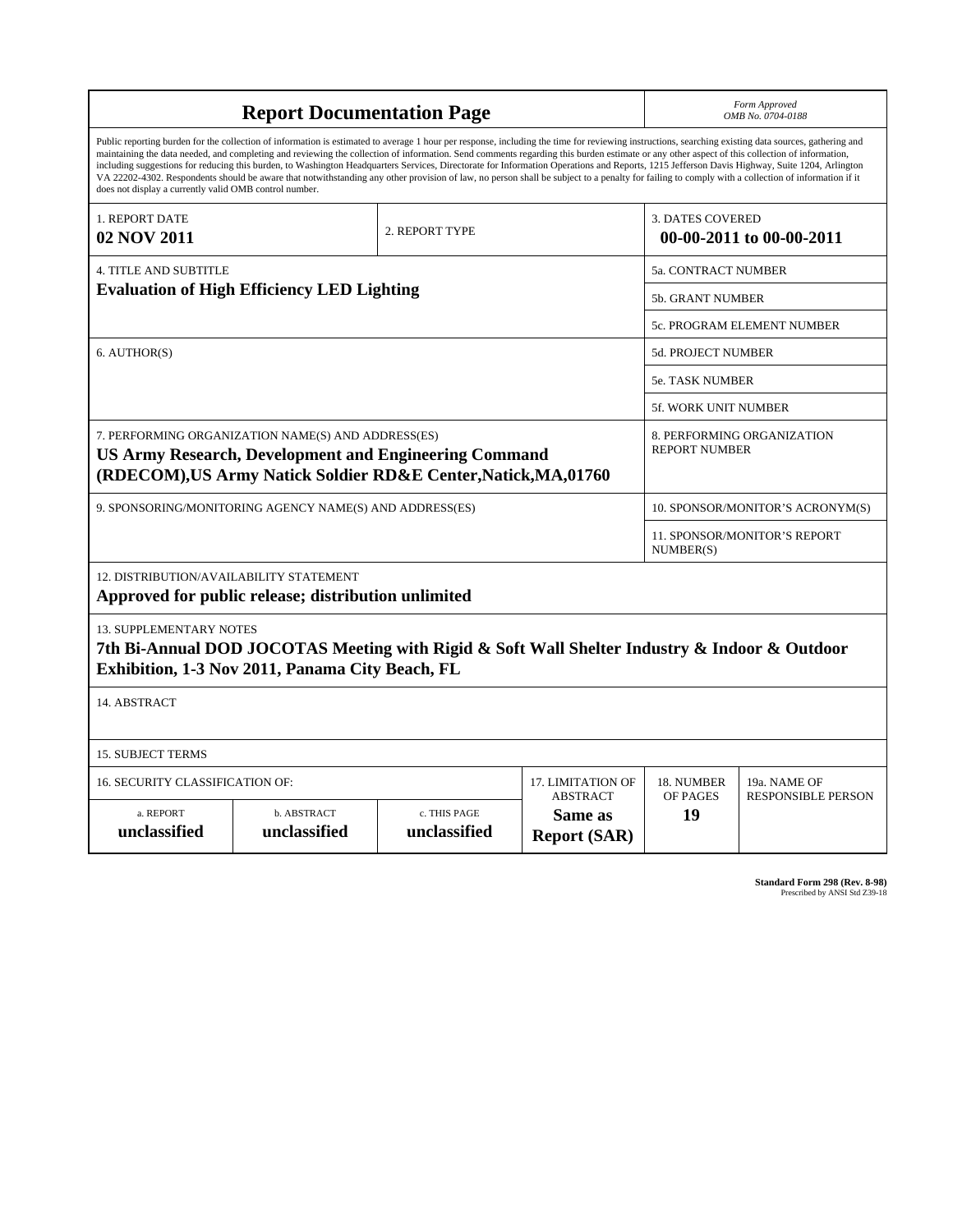

## **Current Lighting System**



#### **Jameson Fluorescent Lights**

- Electronic Ballast
- Illumination 1598.44 lux
- Length 32.8 inches
- Weight 4.5 lbs each
- 0.35 Amps
- **Challenges** 
	- Heavy and Bulky
	- Expensive
	- Non-Repairable in the Field
	- Ballast Challenges
	- Lower Light Quality and Efficiency
	- Requires HAZMAT cleanup



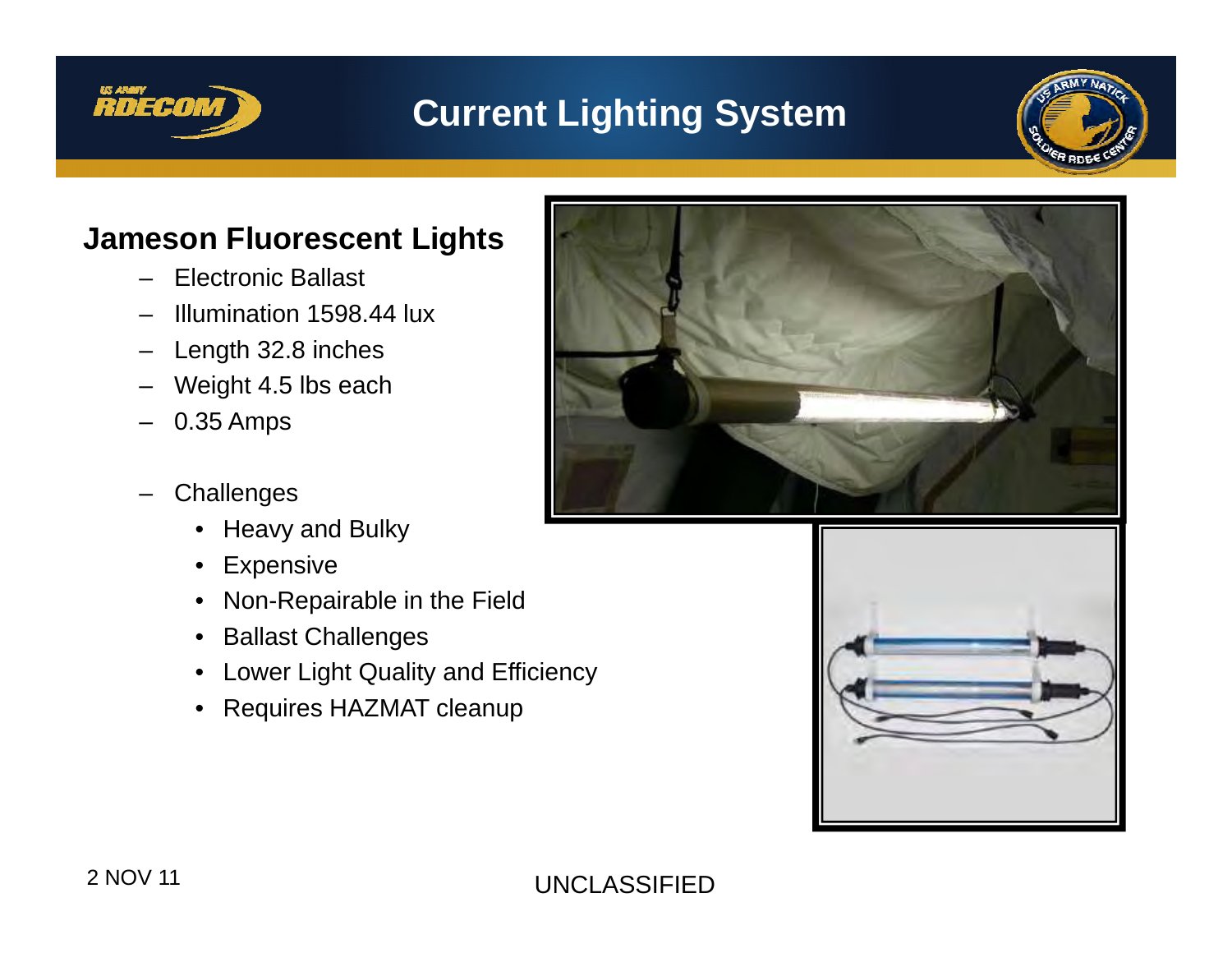

## **Current Lighting System**



#### **Fl t Li hti Fluorescent Lighting**

- $\bullet$ Emits light in all directions
- $\bullet$ Light can be lost inside the fixture
- $\bullet$ Light can be reabsorbed by the lamp
- $\bullet$  Light is not directed to maximize its usefulness.



Source: Dept. of Energy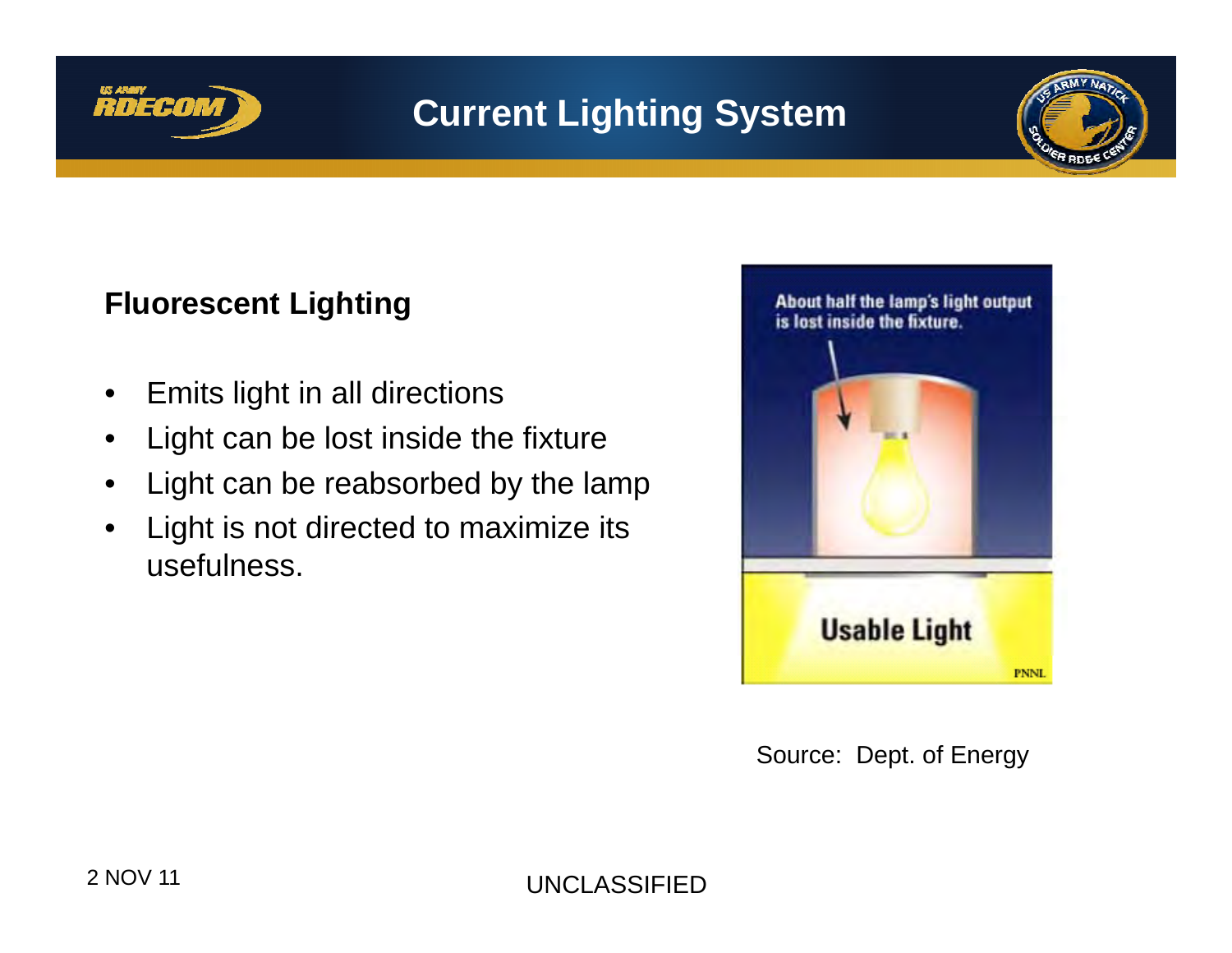

## **Military Specifications**



- $\bullet$ MIL-PRF-44259D
- • **Light Set** must:
	- be interconnected with up to 11 other lights
	- provide for the water resistant pass through of fixed external power cords
	- have fixed power cords with a NEMA 5-15 plug at one end and a NEMA 5-15 receptacle at the other
	- have an on/off switch on the NEMA 5-15 plug side
	- have a total length of no less than 113 inches and no more than 120 inches
- • **Input voltage** must:
	- operate on a voltage of 120 volts alternating current at 50 to 60 Hertz
- • **Input current** must:
	- be a maximum of 0.7 amps
- • **Illumination** must:
	- – provide a minimum of 1506.95 lux per each light when measured 18 inches from the light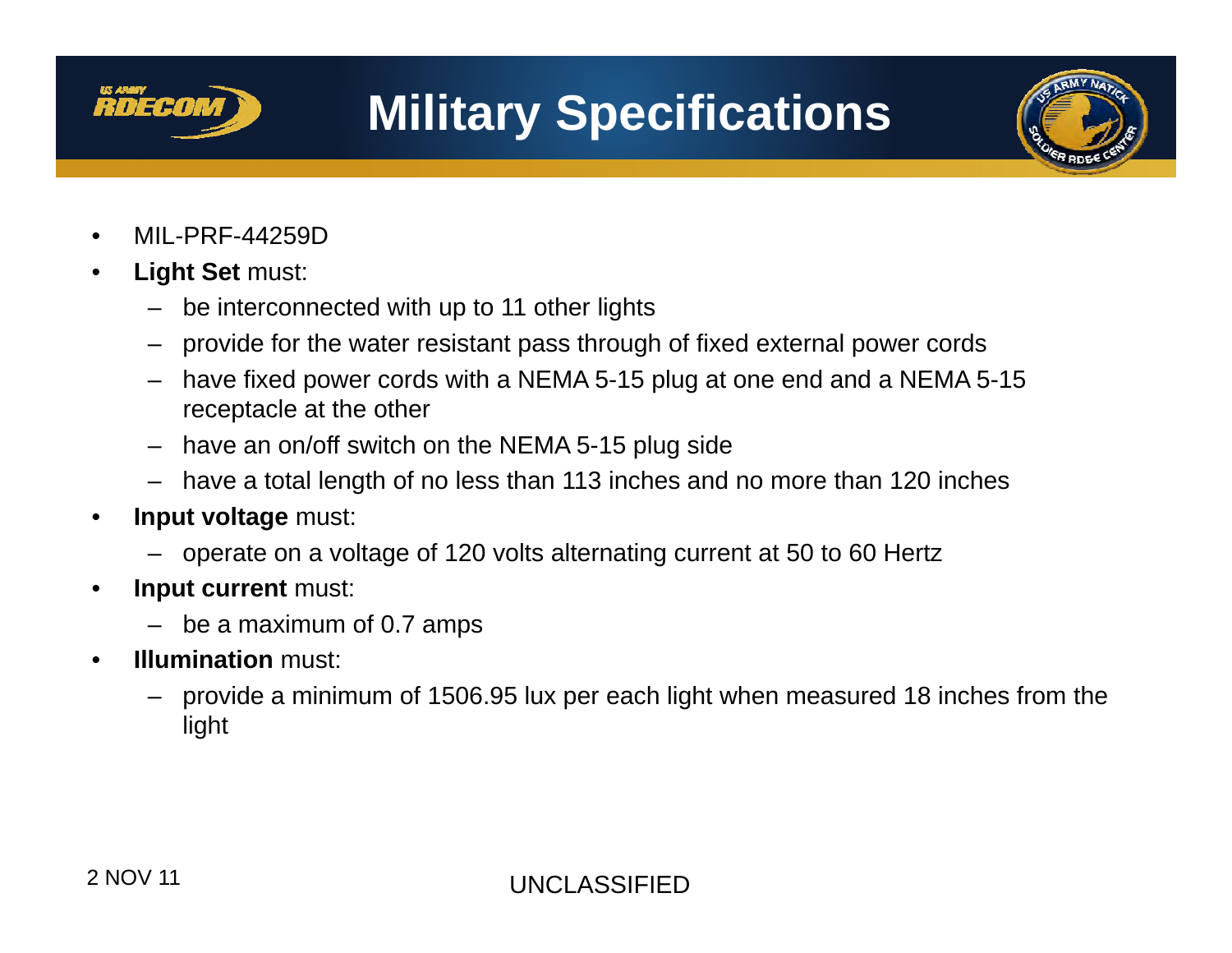

### LED Lighting



### **Shelter Illumination through Light Emitting Diodes (LED's)**

#### **Benefits:**

- -Produces necessary illumination using less power
- -Instant Blackout Capability
- Non hazardous materials
- High quality of light across all wavelengths (CRI)
- Compact, lightweight
- Optimized optomechanics for even, nondazzling light
- All light is directed to the floor (no dispersed light)
- 10 times longer life than fluorescent light
- Instant on, with no warmup period
- --Durability

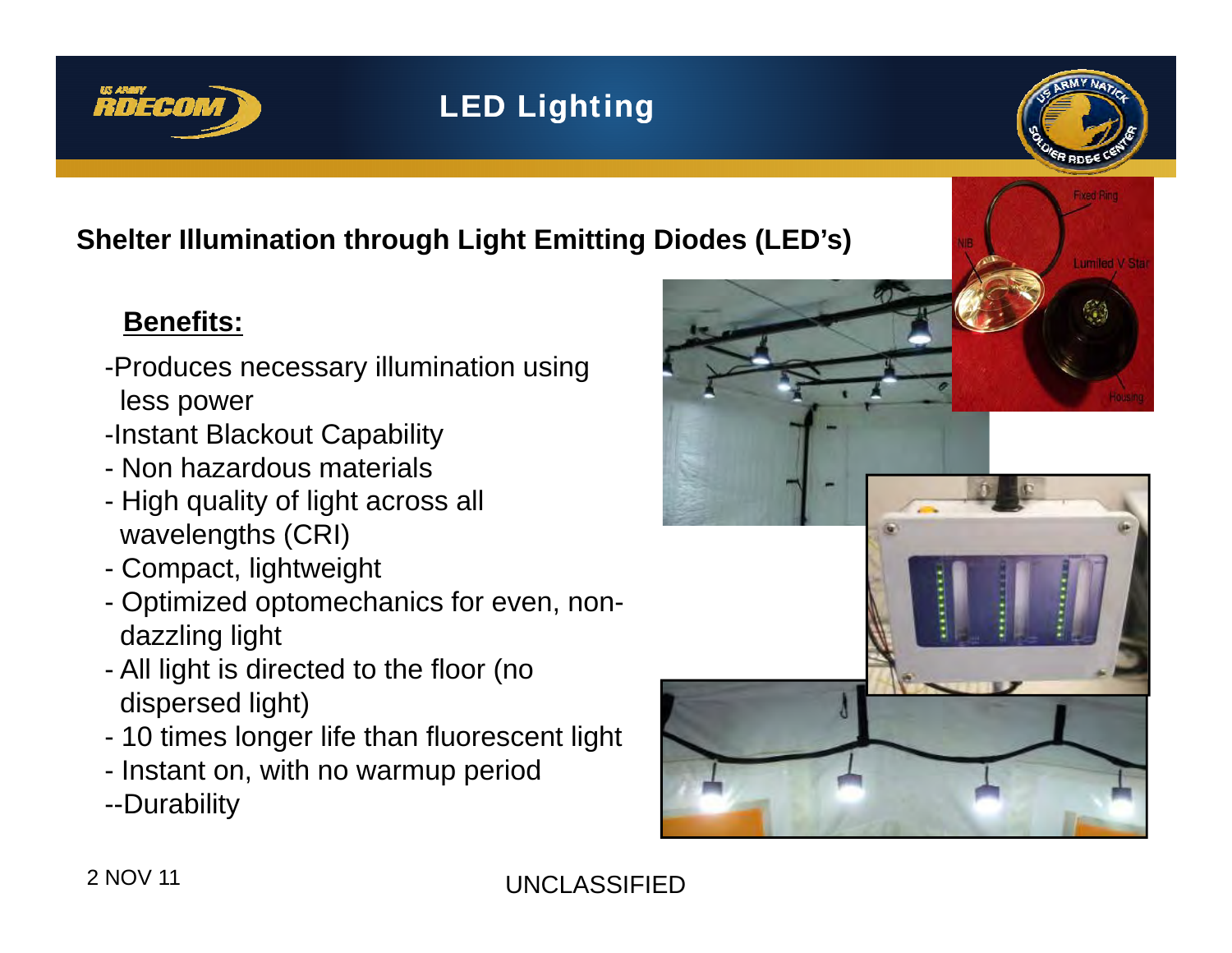

## **Extremely Long Life Span**



- •In ideal condition  $(-25^{\circ}C)$ , the life span of LED lights is around 100,000 hours
	- –– 100,000 hours < 20 years
	- –The life span of current LED lights is longer than that of the shelter they will be used in
- $\bullet$ Life span compared to other lighting systems:

|                                                                                                                                                                             | <b>Incandescent</b> | <b>Fluorescent</b>                                                                        |      | <b>Solid-State</b>                        |                                 |       |       |       |
|-----------------------------------------------------------------------------------------------------------------------------------------------------------------------------|---------------------|-------------------------------------------------------------------------------------------|------|-------------------------------------------|---------------------------------|-------|-------|-------|
| Average Life Expectancy                                                                                                                                                     | $1000 - 1500$ hours | $10,000 - 12,000$ hours                                                                   |      |                                           | 50,000 - 100,000 hours          |       |       |       |
| techshot<br>Solid - state lighting aystern developed by<br>Techshot Inc.<br>for the U.S. Austy Nation Seleter RDBF Center<br>AWARDED BY A SHOULD<br>WANDERSHIPS AND RESERVE |                     | 120<br>relative light output %<br>80<br>60<br>40<br>20<br>2000<br>4000<br>- 5mm white LED | 6000 | 8000<br>time (hrs)<br>- high-power Luxeon | 10000<br>- typical incandescent | 12000 | 16000 | 20000 |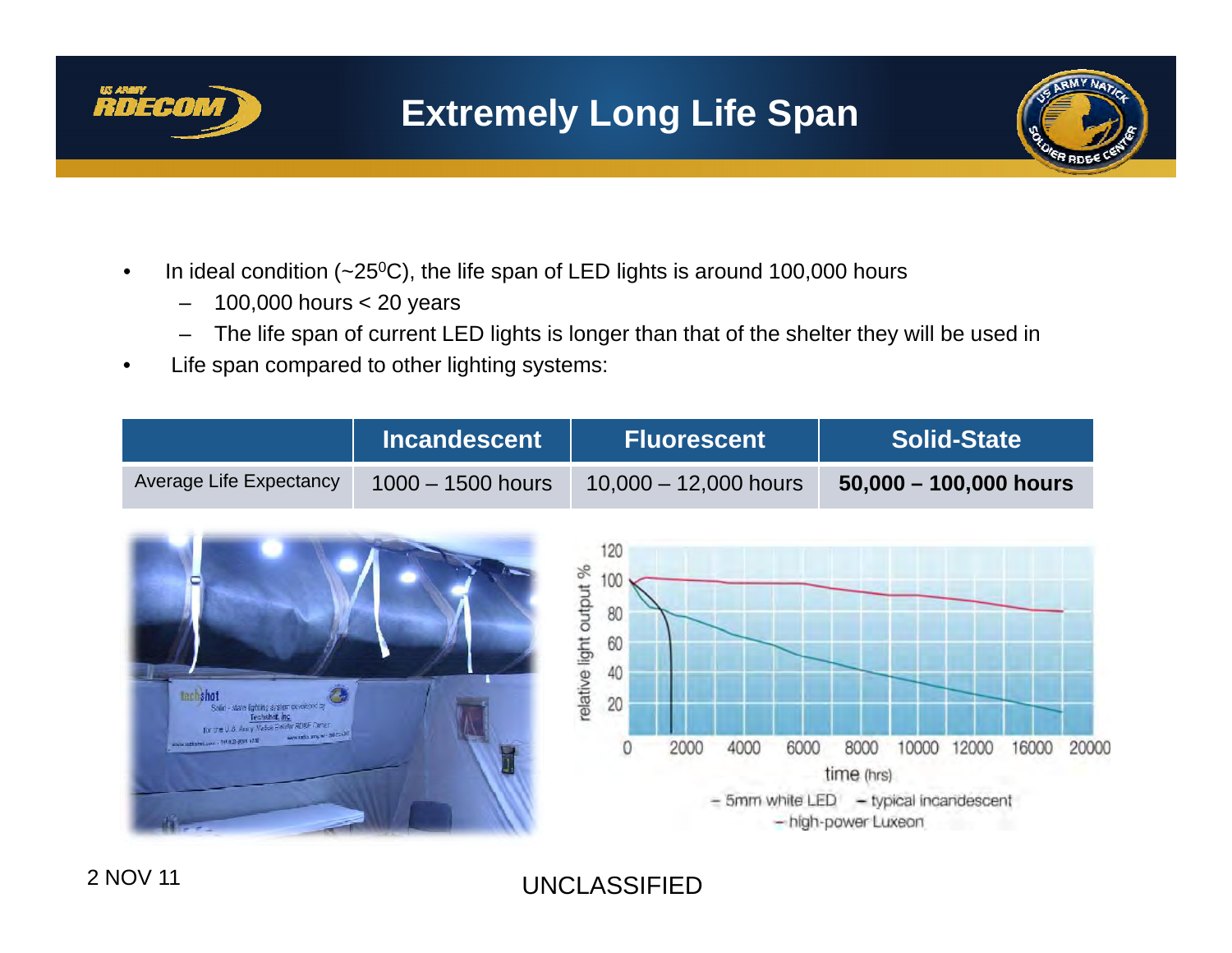



#### **Design Goal**

The development of a solid state LED lighting system that is 1) equal to or greater than fluorescent lighting in efficiency (economy), while 2) producing an equivalent or better light output suitable for deployed military lighting needs

#### **SBIR Design Challenges**

- 1. In Fy2004, large, high output LEDs were inefficient  $\sim$  only 50-60 lumens/watt
- 2. High output LEDs clustered in a quantity equal to fluorescent generated significant heat.
- 3. Requirement for small housing  $+$  high heat required on-board cooling system
- 4. High output LED's were very expensive
- 5. Complex power management system
- 6. And many more…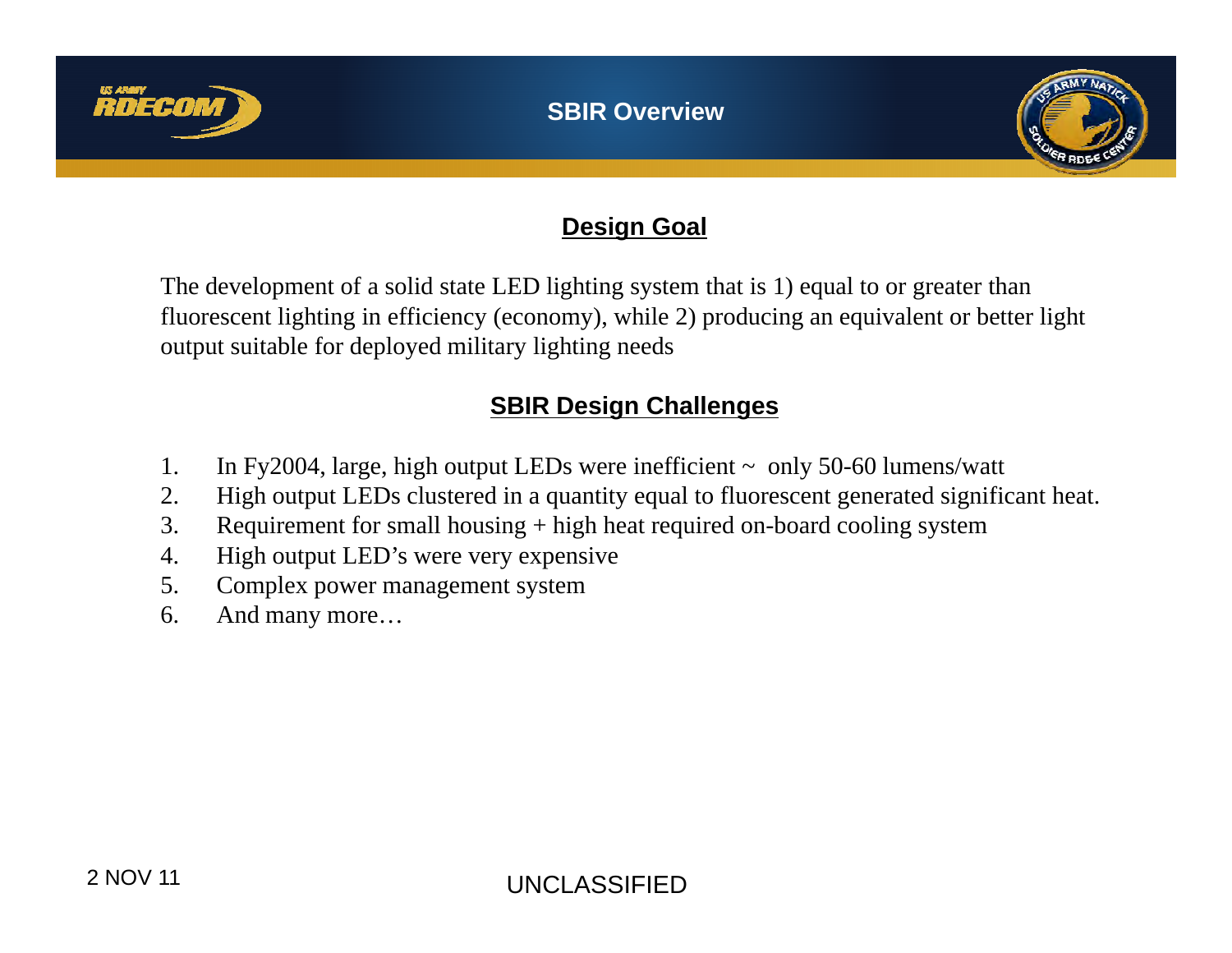

#### Electroluminescent Lighting



#### **Flexible, Electroluminescent (EL) Lighting Surfaces:**

- Provide general illumination for shelters
- Decreases deployment time, weight, and cube
- Polymer-based lighting surfaces are flexible, durable and safe
- Can be printed on multiple substrates (including fabric)
- Puncture of EL lamp does not cause failure







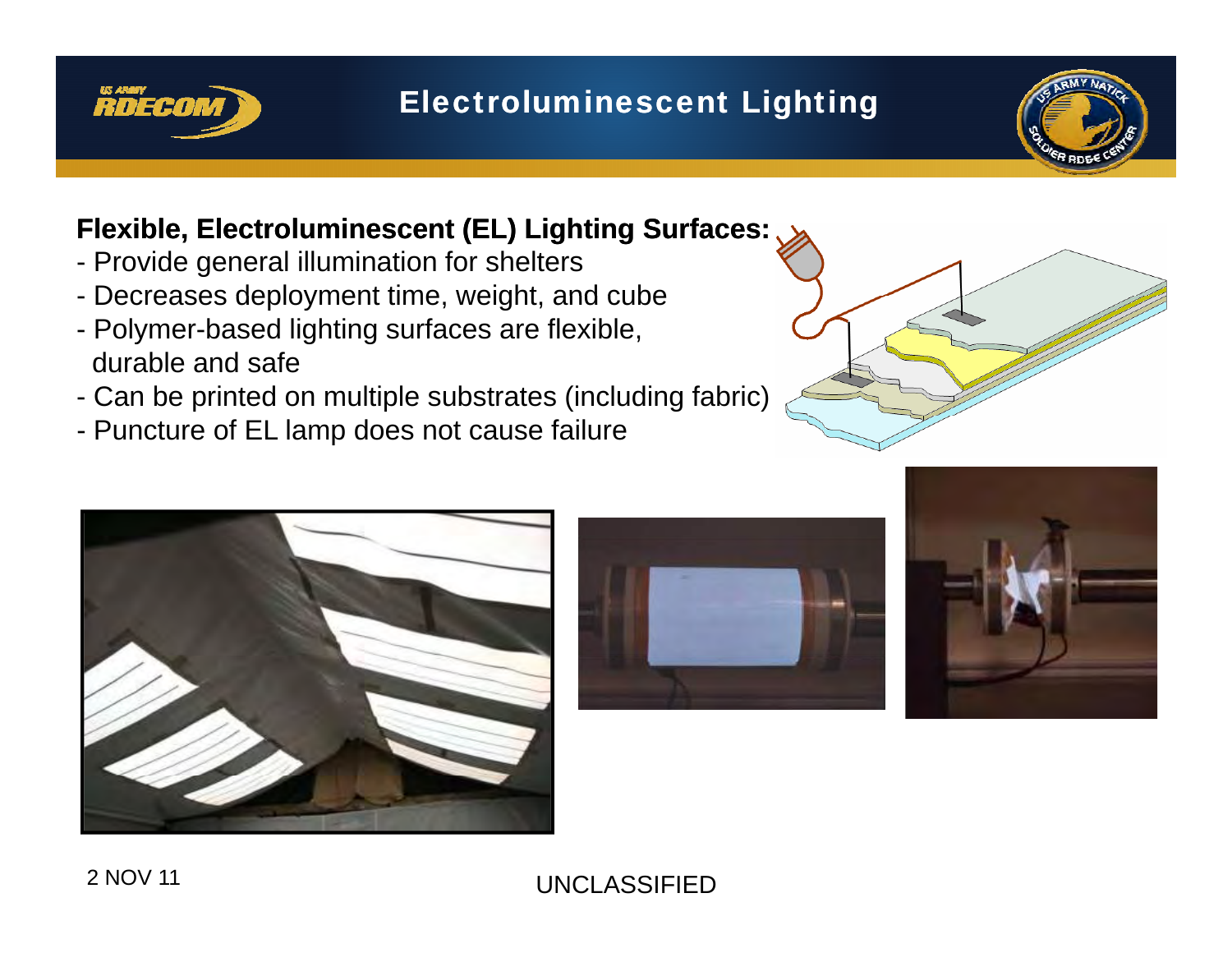

## **SBIR Deliverables**



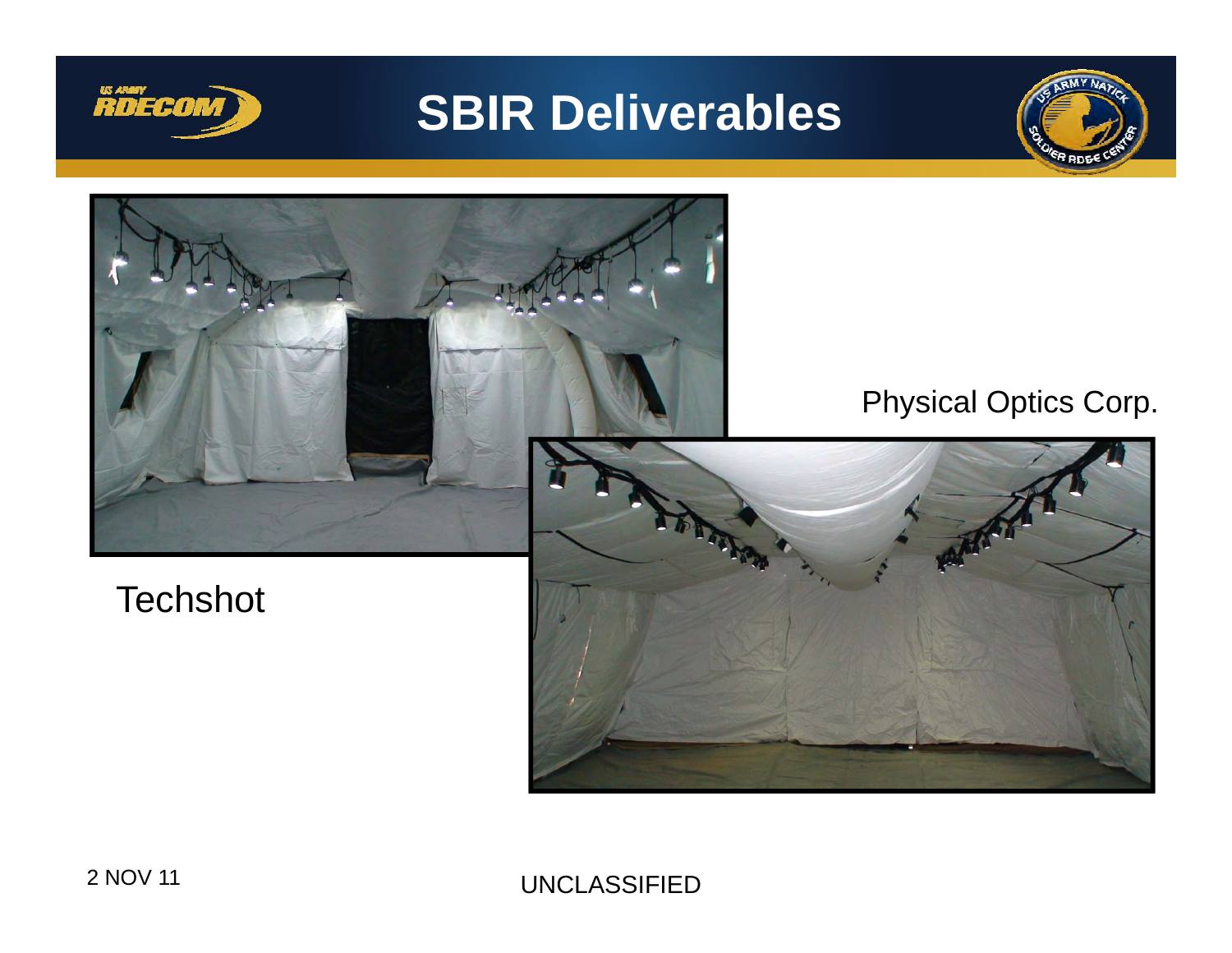

#### **Comparison of General Lighting Types Available Today**

| Deployed Shelter Lighting Needs   | <b>Incandescent</b>     | <b>Fluorescent</b>     | <b>Solid State</b>      |
|-----------------------------------|-------------------------|------------------------|-------------------------|
| Light Output                      | 504 Im $(40$ watt bulb) | 3060 lm (36 watt T-8)  | 4320 lm (36 watt input) |
| Efficiency (Im/w)                 | $12.6$ $\text{Im/w}$    | ave~ $85 \text{ lm/w}$ | $120+1$ m/w             |
| <b>Standard Color Temperature</b> | 2700-3000 K             | 2700-6000 K            | 2500 - 6000 K           |
| Ave Life Expectancy               | 1000-1500 hrs           | 10-12,000 hrs          | 50-100,000 hrs          |
| <b>Dimmer Capability</b>          | <b>YES</b>              | <b>NO</b>              | <b>YES</b>              |
| Adjustable Color                  | <b>NO</b>               | <b>NO</b>              | <b>YES</b>              |
| Perform in wide thermal range     | <b>YES</b>              | <b>NO</b>              | <b>YES</b>              |
| Robustness of Design              | <b>NO</b>               | <b>NO</b>              | <b>YES</b>              |
| Drop Shock/Concussion Tolerant    | <b>NO</b>               | <b>NO</b>              | <b>YES</b>              |
| Integrate into structure          | <b>NO</b>               | <b>NO</b>              | <b>YES</b>              |
| Immediate Blackout Capability     | <b>NO</b>               | <b>NO</b>              | <b>YES</b>              |
| <b>Logistical Support</b>         | HI                      | H <sub>l</sub>         | <b>MED</b>              |

¾*231 lm/w LED recently demonstrated (driven at 350mA and color temperature of 4500K)*

**RDECOM**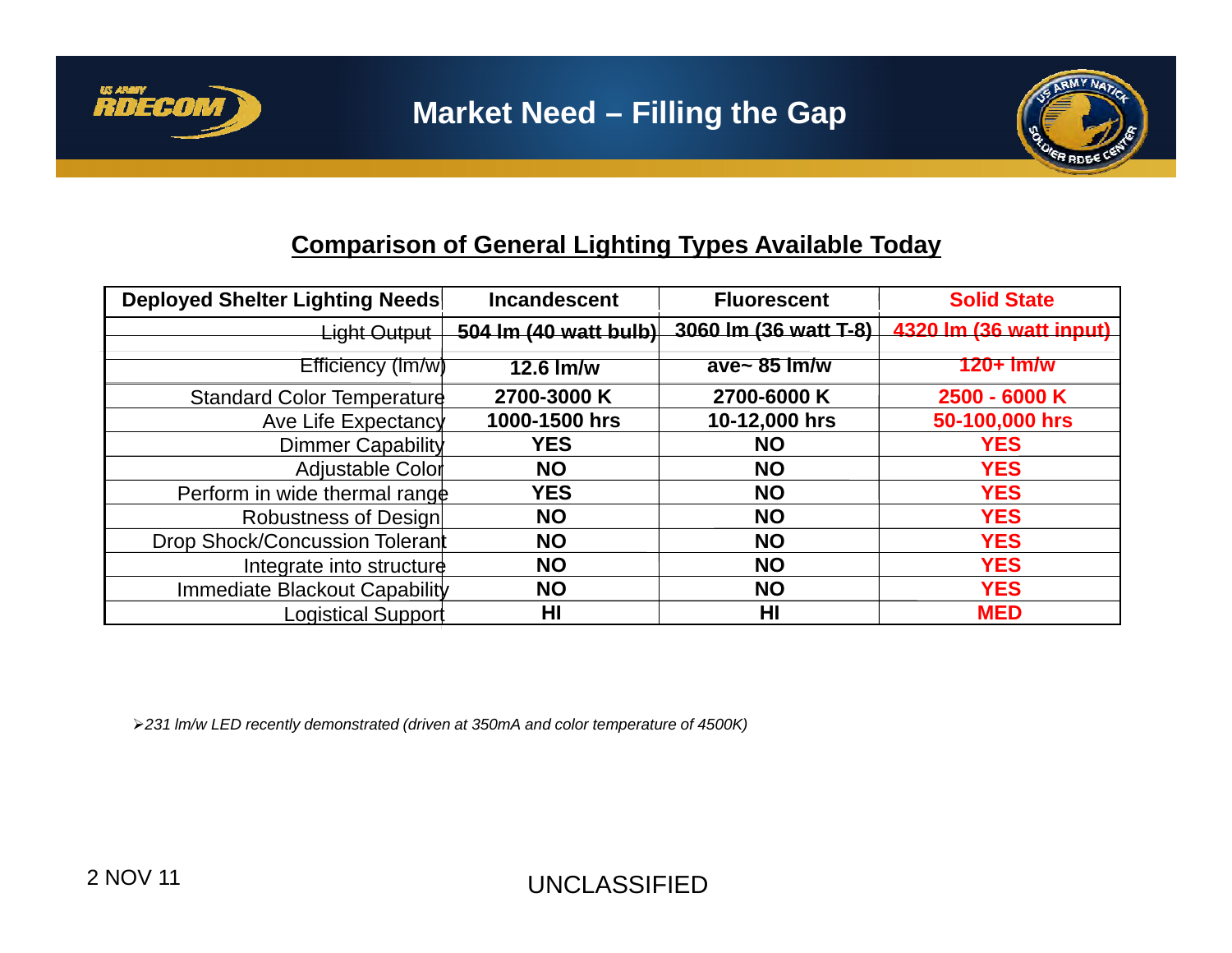

### **LED Efficiency Improvements**





The Luminous efficiency of white LED technology has been increasing at an unprecedented pace, with **231 lm/w** recently being demonstrated.

- •Testing of systems with an efficiency of 120+ lm/W underway, representing a 40% reduction in energy use without accounting for the more efficient distribution of light by LEDs.
- Assuming a 170 watt LED system vs. fluorescent, a single shelter would save 125 gallons of fuel if run continuous for a year off of a 60kW TQG.

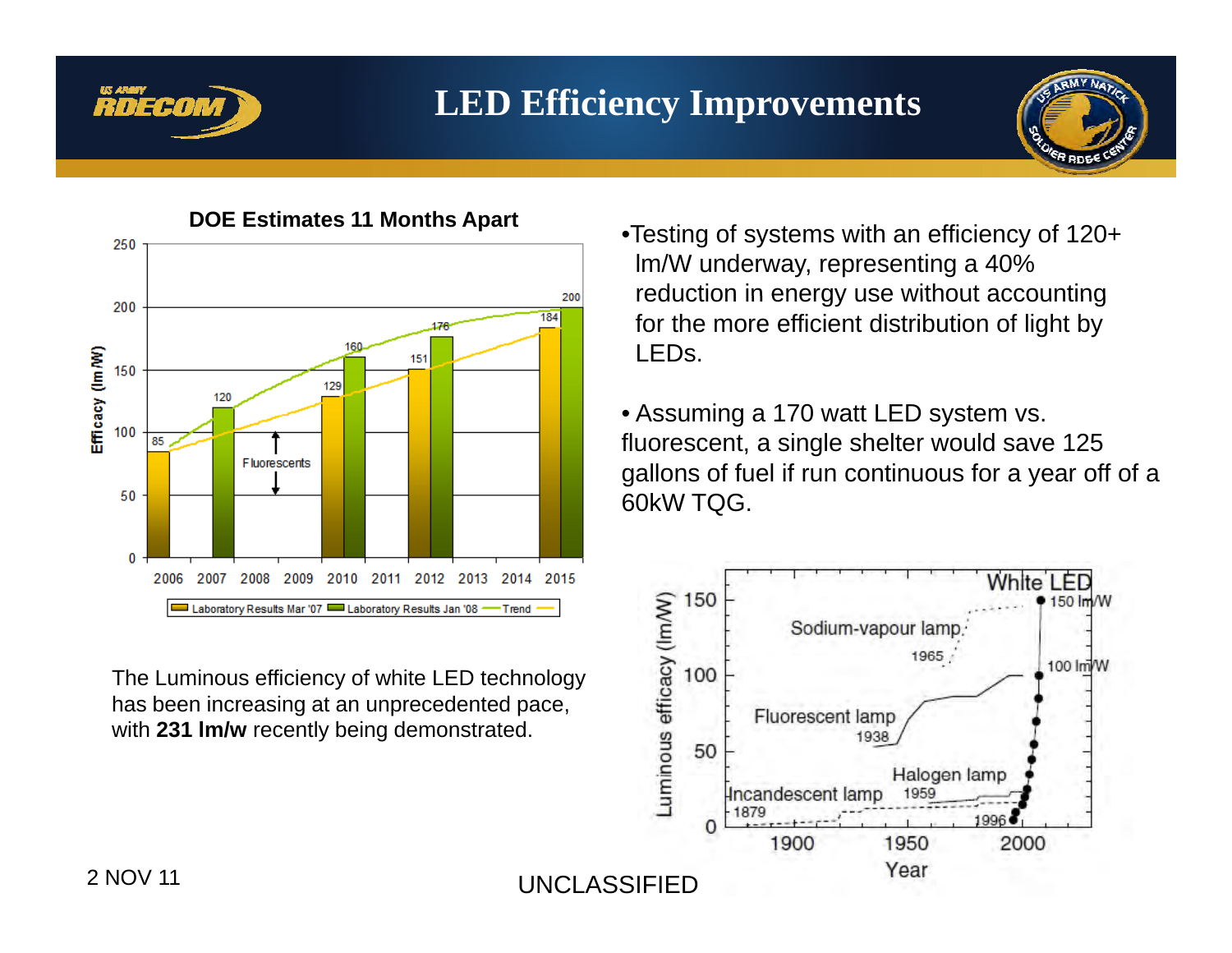

## **The Science Behind LEDs**



- • Conducted Evaluations to prove the benefits of LEDs
	- Tests include:
		- Efficiency
		- Energy and light output
		- •**Current**
		- Temperature of light output
		- Color of light (shown right)
		- •Durability
		- Tested prototypes of various color temperatures across the white LED



range. The many different LEDs and their respective color output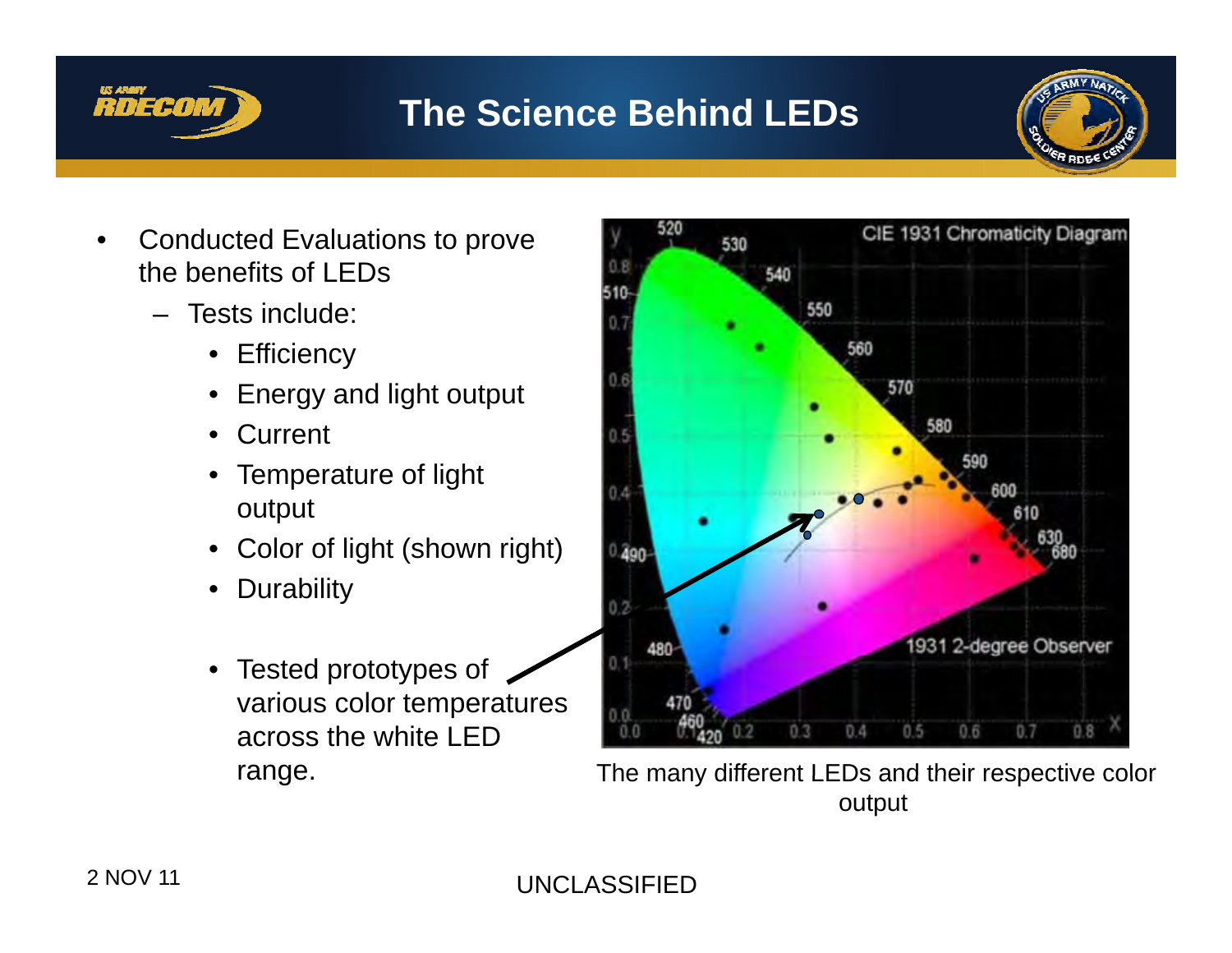

#### **Impact of Color Temperature on Cognitive Performance**



#### **Cognitive Performance Analysis**

Recently, testing of the cognitive performance

- $\tilde{C}$   $\sim$   $\tilde{C}$   $\sim$   $\tilde{C}$   $\sim$   $\tilde{C}$   $\sim$   $\tilde{C}$   $\sim$   $\tilde{C}$   $\sim$   $\tilde{C}$   $\sim$   $\tilde{C}$   $\sim$   $\tilde{C}$   $\sim$   $\tilde{C}$   $\sim$   $\tilde{C}$   $\sim$   $\tilde{C}$   $\sim$   $\tilde{C}$   $\sim$   $\tilde{C}$   $\sim$   $\tilde{C}$   $\sim$   $\tilde{C}$   $\$ 
	- •Visual acuity
	- •Cognitive tasks
	- •Mood assessment

UNCLASSIFIED 2 NOV 11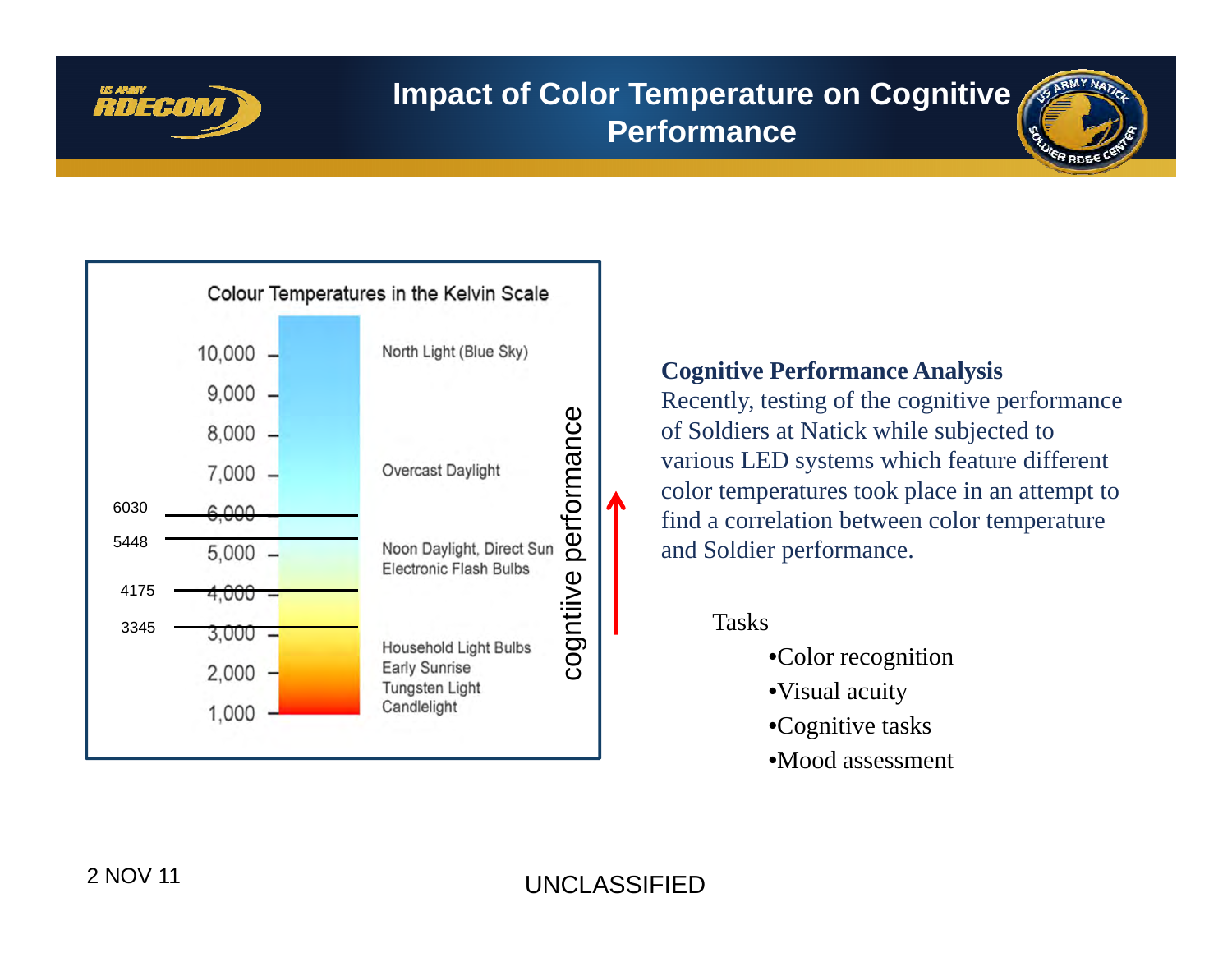

### **Results: Mood Measures**



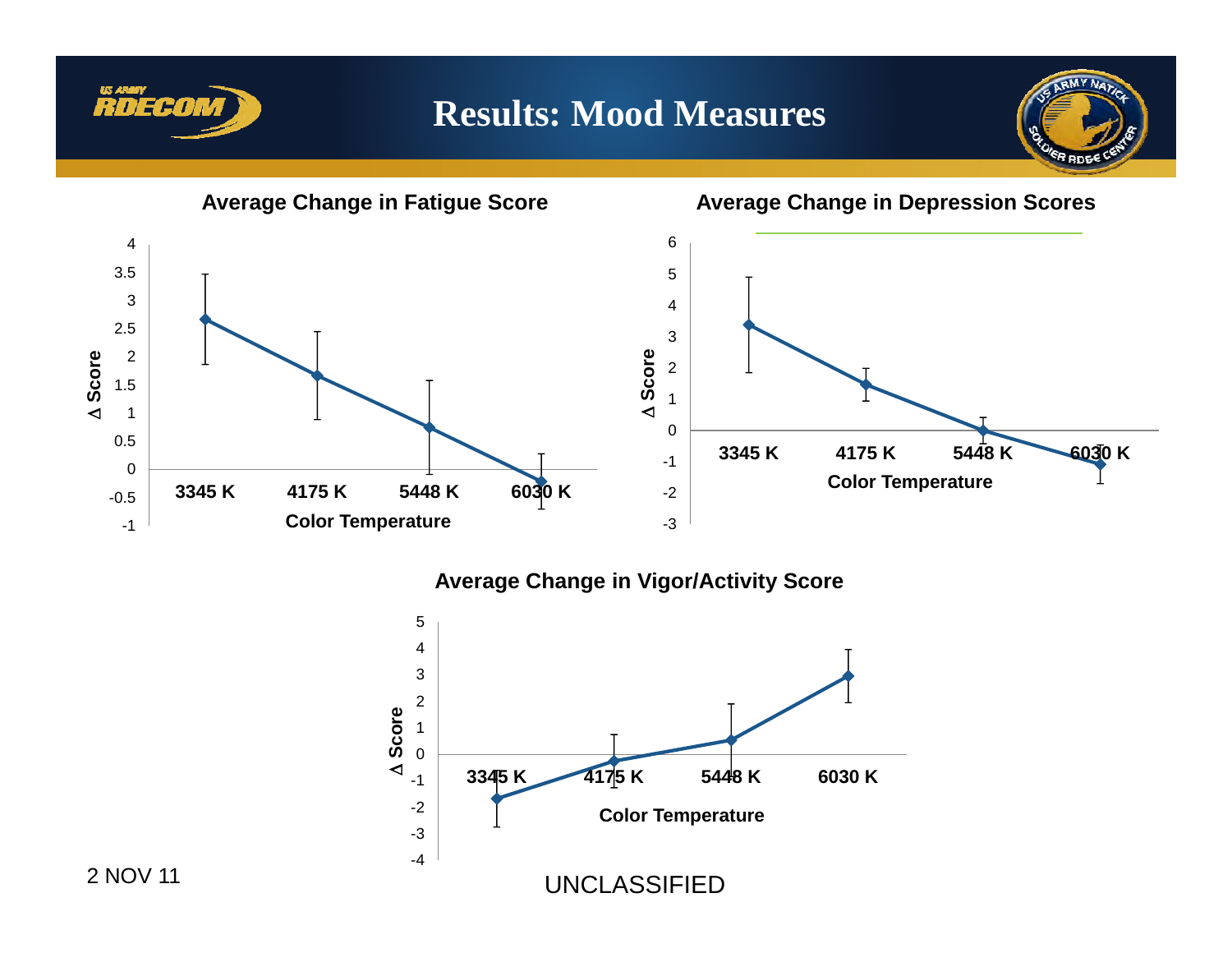

Cognitive Tasks



Not significant:

•CT1 (auditory sequence monitoring) Accuracy •<sup>\*</sup> CT2 (verbal event planning) Accuracy •CT3 (spatial memory) Accuracy

= p .01 \*\* <sup>=</sup> p <sup>&</sup>lt; .05 \* <sup>=</sup> p <sup>&</sup>lt; .10

2 NOV 11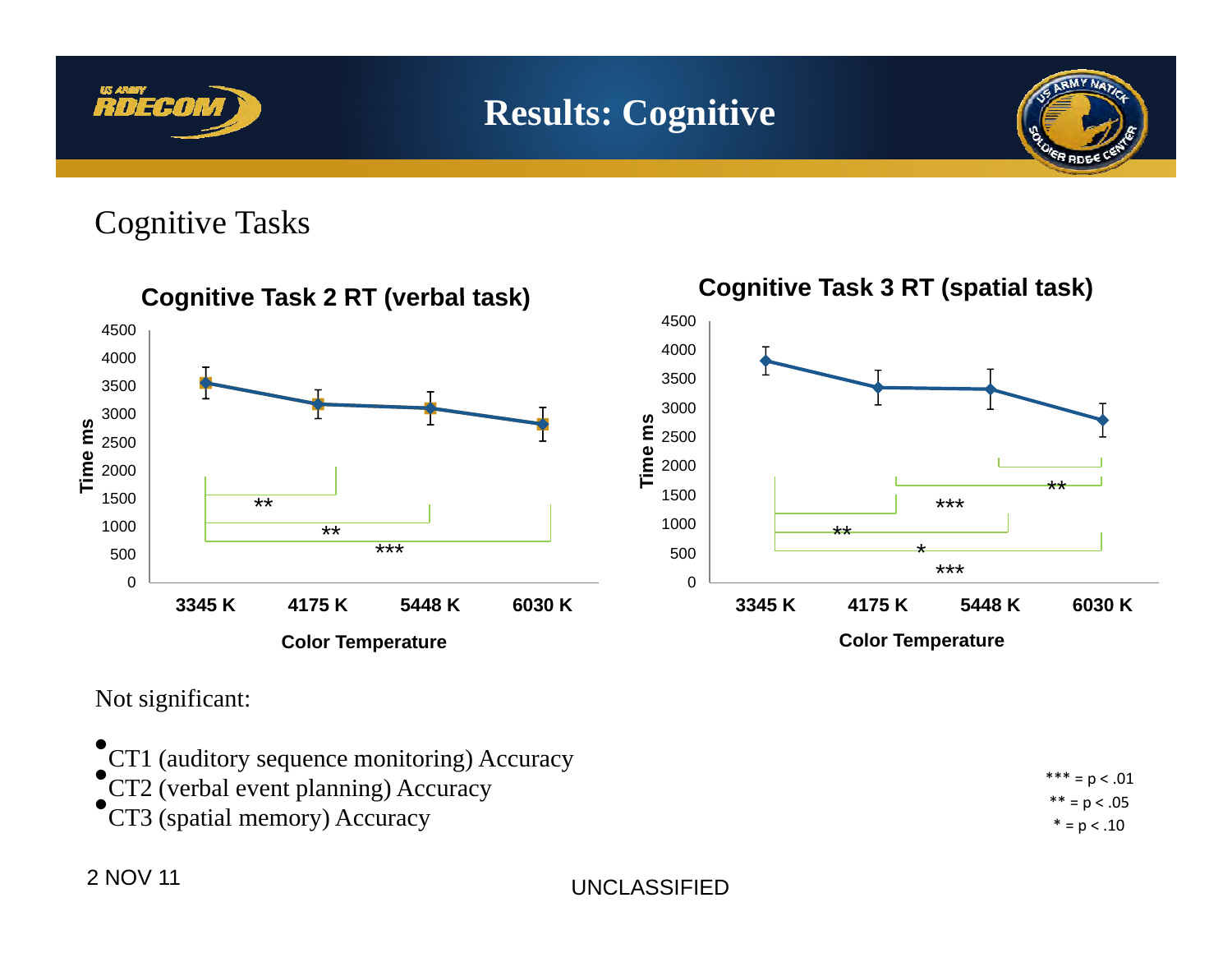# **RDECON**

### **Cognitive Study Conclusions**



#### Impact of higher color temperature

- •Faster color recognition visual perception tasks
- • Higher arousal states and lower depression ratings LED
- • Faster reaction times on cognitive tasks
- $\bullet$  $\bullet$  Increased comfort level and willingness to spend time in lighting area

### **Lighting**  → **mood**  → **task performance**



**Fluorescent** 



#### Colour Temperatures in the Kelvin Scale

UNCLASSIFIED 2 NOV 11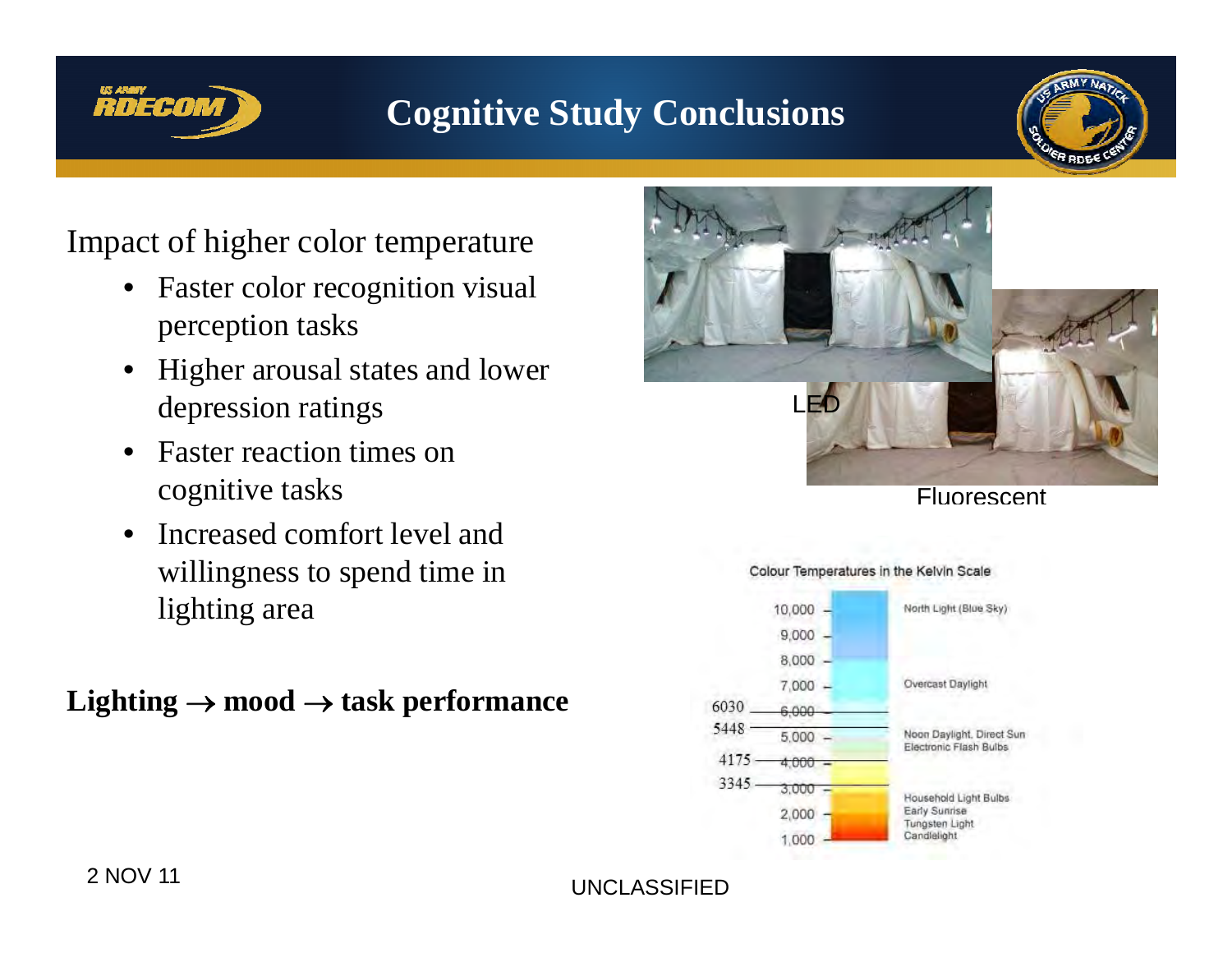

## **LED Technology Status**

Technical Readiness Level 8

- • Systems available that are fieldable and can save 30+% energy compared with fluorescents
- $\bullet$  Price is still a limiting factor despite ROI's that make them justifiable
- $\bullet$  Working with PM-FSS to field test larger quantities for potential transition

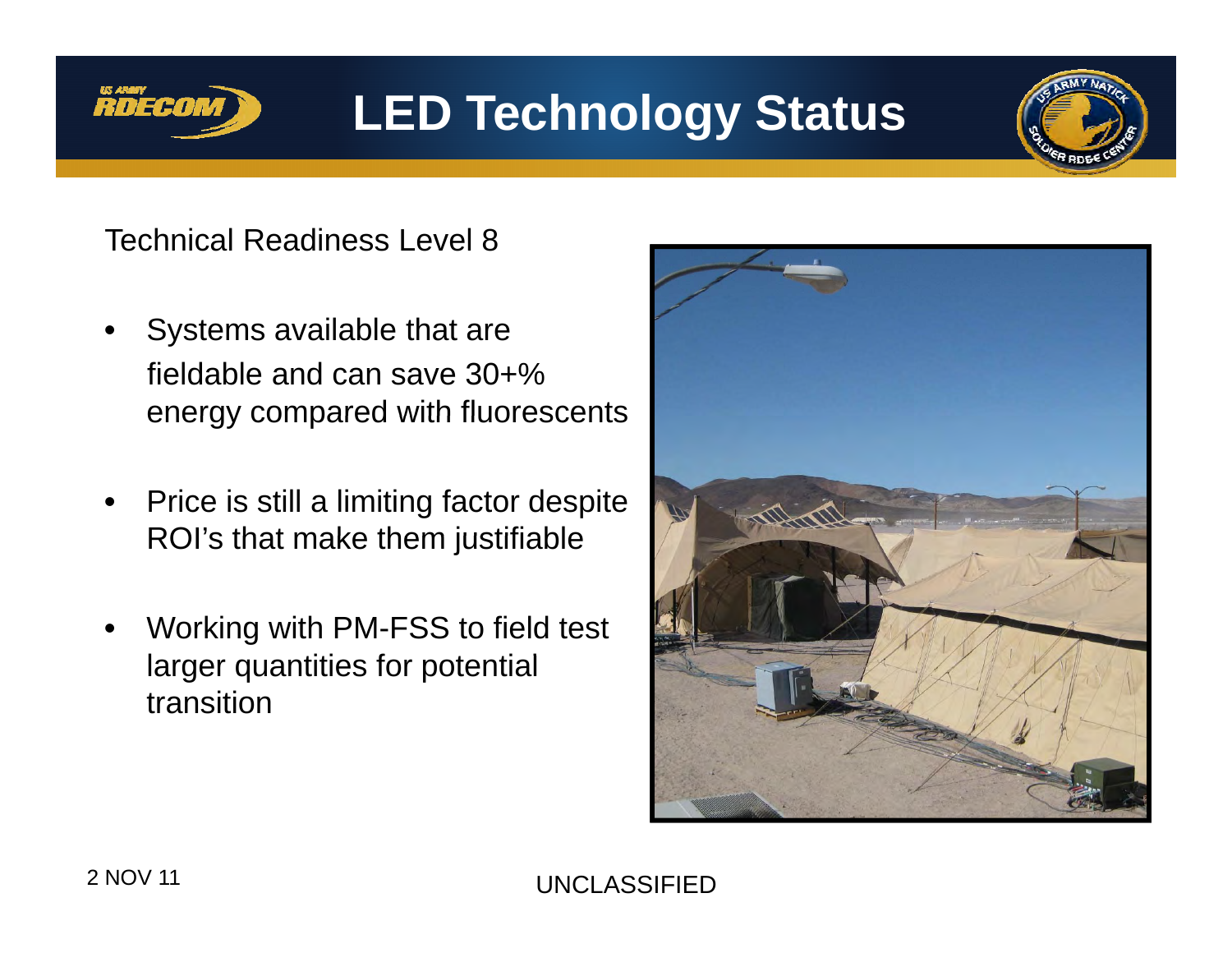

## **Future Developments**

- • More testing of color temperature affects on cognitive performance
- • Currently selecting Phase I SBIR proposals for a hybrid day lighting solution that'll utilize both concentrated daylight and supplemental LED lighting to significantly reduce energy use.
- •Begin larger scale LED testing at Fort Devens SIL
- • Completion of NSRDEC lighting test lab
	- Multiple switched circuits to compare systems
	- Integrated illumination, color temperature, and current sensors connected to a central \_\_\_\_\_ data





acquisition system 2 NOV 11